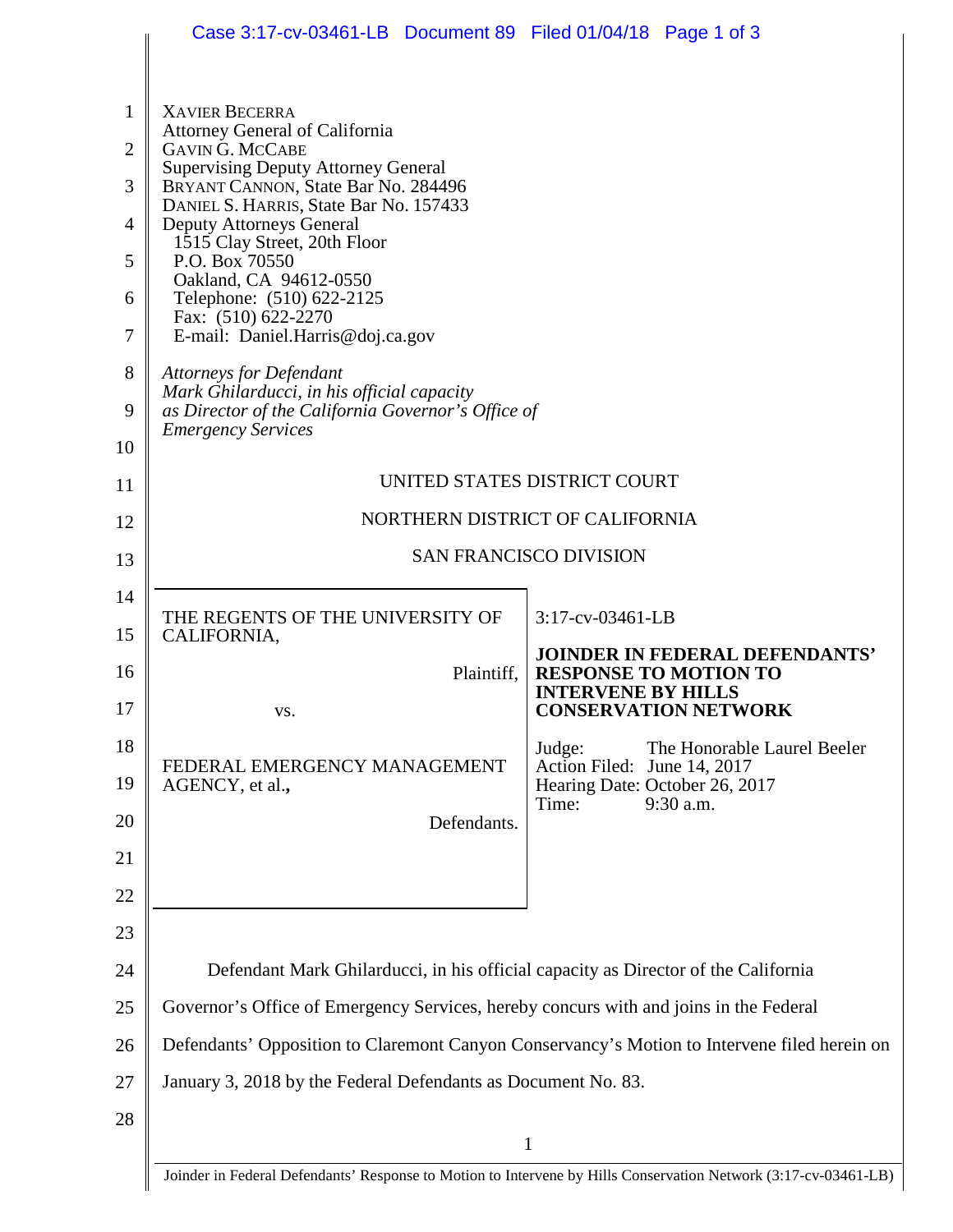|                     | Case 3:17-cv-03461-LB  Document 89  Filed 01/04/18  Page 2 of 3                                                 |  |                                             |                                                                                                                        |
|---------------------|-----------------------------------------------------------------------------------------------------------------|--|---------------------------------------------|------------------------------------------------------------------------------------------------------------------------|
| $\mathbf{1}$        |                                                                                                                 |  |                                             |                                                                                                                        |
| $\overline{2}$      | Dated: January 4, 2017                                                                                          |  | Respectfully submitted,<br>XAVIER BECERRA   | Attorney General of California                                                                                         |
| $\mathfrak{Z}$      |                                                                                                                 |  | GAVIN G. MCCABE                             |                                                                                                                        |
| $\overline{4}$      |                                                                                                                 |  | Deputy Attorney General                     | Supervising Deputy Attorney General<br>BRYANT CANNON                                                                   |
| 5                   |                                                                                                                 |  |                                             |                                                                                                                        |
| 6                   |                                                                                                                 |  | /s/ Daniel S. Harris, Esq.                  |                                                                                                                        |
| $\overline{7}$<br>8 |                                                                                                                 |  | DANIEL S. HARRIS<br>Deputy Attorney General |                                                                                                                        |
| 9                   |                                                                                                                 |  | Attorneys for Defendant                     |                                                                                                                        |
| 10                  |                                                                                                                 |  |                                             | Mark Ghilarducci, in his official capacity<br>as Director of the California Governor's<br>Office of Emergency Services |
| 11                  |                                                                                                                 |  |                                             |                                                                                                                        |
| 12                  |                                                                                                                 |  |                                             |                                                                                                                        |
| 13                  |                                                                                                                 |  |                                             |                                                                                                                        |
| 14                  |                                                                                                                 |  |                                             |                                                                                                                        |
| 15                  |                                                                                                                 |  |                                             |                                                                                                                        |
| 16                  |                                                                                                                 |  |                                             |                                                                                                                        |
| $17\,$              |                                                                                                                 |  |                                             |                                                                                                                        |
| 18                  |                                                                                                                 |  |                                             |                                                                                                                        |
| 19                  |                                                                                                                 |  |                                             |                                                                                                                        |
| 20                  |                                                                                                                 |  |                                             |                                                                                                                        |
| 21                  |                                                                                                                 |  |                                             |                                                                                                                        |
| 22                  |                                                                                                                 |  |                                             |                                                                                                                        |
| 23                  |                                                                                                                 |  |                                             |                                                                                                                        |
| 24                  |                                                                                                                 |  |                                             |                                                                                                                        |
| $25\,$              |                                                                                                                 |  |                                             |                                                                                                                        |
| 26                  |                                                                                                                 |  |                                             |                                                                                                                        |
| 27                  |                                                                                                                 |  |                                             |                                                                                                                        |
| 28                  |                                                                                                                 |  | $\overline{2}$                              |                                                                                                                        |
|                     | Joinder in Federal Defendants' Response to Motion to Intervene by Hills Conservation Network (3:17-cv-03461-LB) |  |                                             |                                                                                                                        |